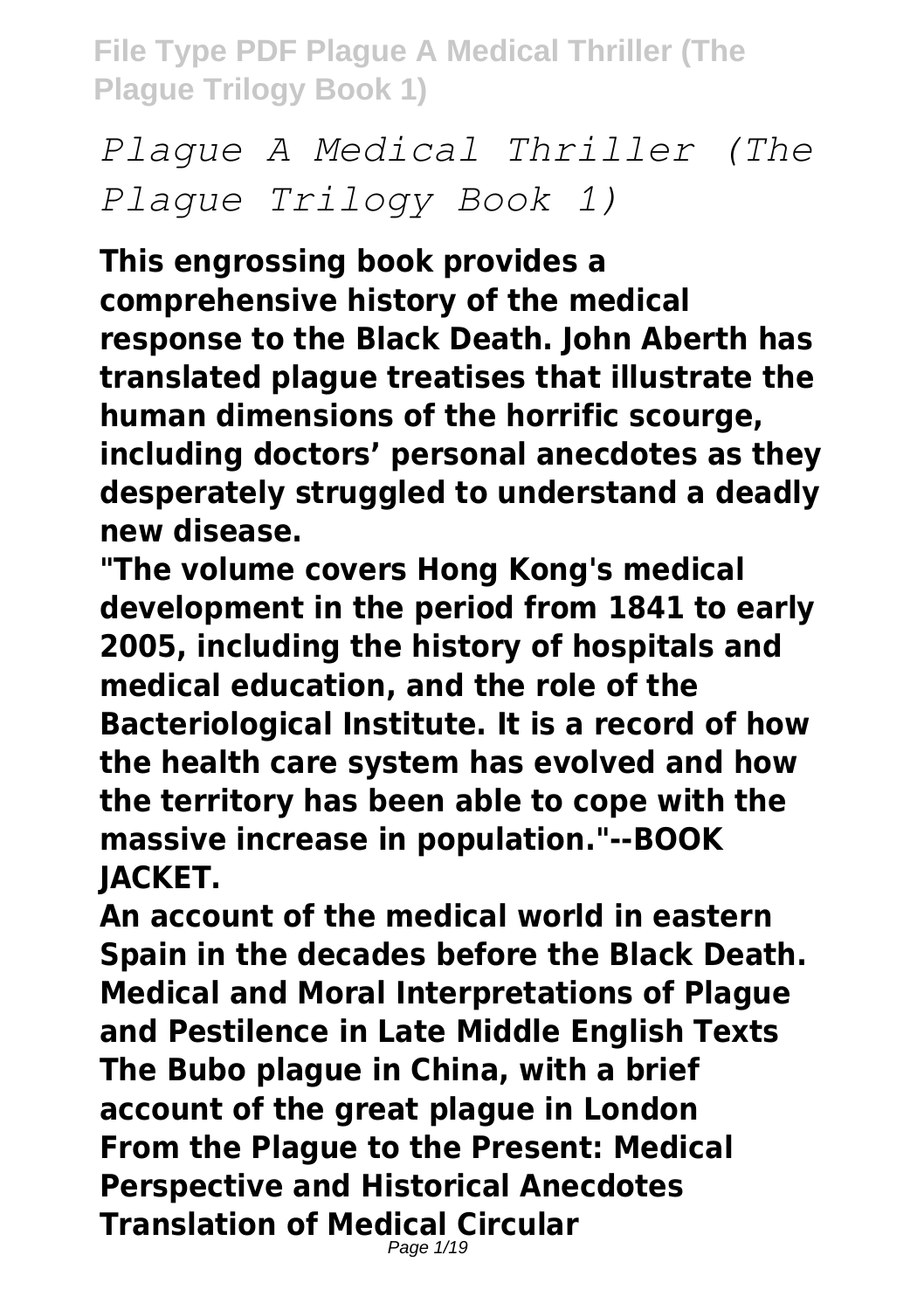#### **A Treatise of the Plague Medical and Social Aspects of the Great Plague of London in 1665 Medieval Medicine and the Plague**

Dr Wu Lien-teh (1879 – 1960) was a distinguished scientist and Cambridge-trained Chinese physician who, at the age of 31, was sent to Manchuria in the severe winter of 1910 to fight the terrifying pneumonia plague which then threatened the world and claimed a deathtoll of 60,000 victims. The successful ending of this major plague epidemic, covering a distance of 2,000 miles from the north-western border of Siberia to Peking, within a short period of four months, brought him international fame and marked the beginning of almost thirty years of devoted humanitarian service to China. In 1912, Dr Wu established the Manchurian Plague Prevention Service, and it was on this foundation that he, despite immense difficulties, began to modernise China's medical services and medical education. Some twenty modern hospitals, laboratories and research institutions, including the Peking Central Hospital, built by Dr Wu in different parts of China are memorials to his work. He founded the Chinese Medical Association and established the first national quarantine service in China. He embarked on arduous work for the League of Nations and became a world authority on plague. This volume contains more than 200 historically important photographs vividly depicting the medical scenes and anti-plague work in China during the years 1908 – 37 that came from Dr Wu's private collection — an extraordinary collection filled with unforgettable images. This book, written with sensitivity and tenderness, is a worthy companion to Dr Wu Lien-teh's autobiography entitled Plague Fighter: The Autobiography of a Modern Chinese Physician, published by Heffer, Cambridge, in 1959. Contents:Parentage. Education. Early Career and First MarriageLife and Work in ChinaPrivate Life in Later YearsRemembrancesGlossary of Chinese Names, ReferencesPhotographic CreditsIndex Readership: General.

Page 2/19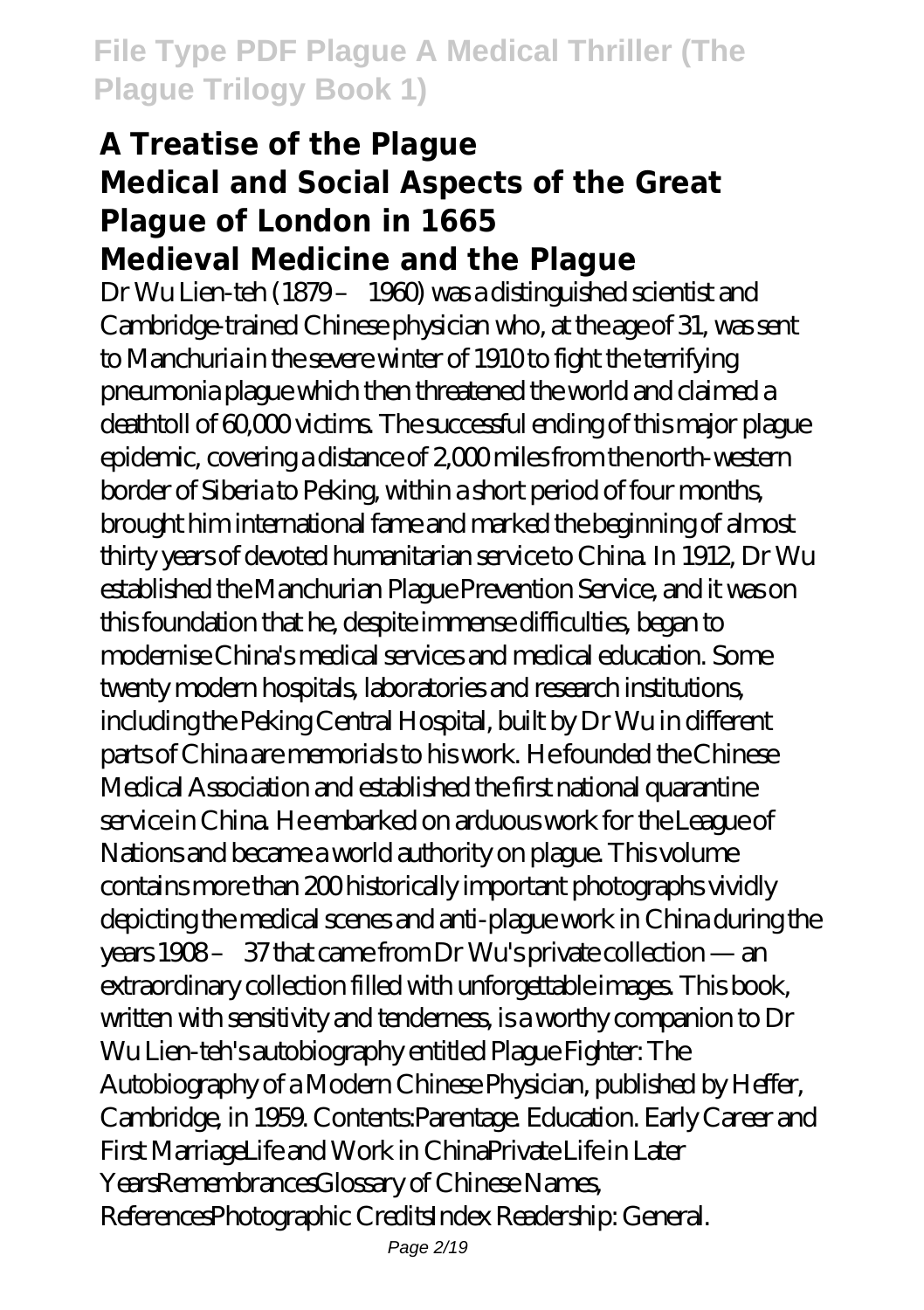Keywords:Plague;Pneumonia;Epidemic;Prevention;Medical Services This study of sixteenth-century Seville offers a new perspective on how early modern cities adapted to living with repeated epidemics of plague.

This paper discusses the medical response to the Black Death in both Europe and the Middle East. The Black Death was caused by a series of bacterial strands collectively known as Yersinia pestis. The Plague originated in the Mongolian Steppes. It was spread westward by the east-west trading system. Once it arrived in the Crimea in 1346, Italian merchants helped spread it throughout the Mediterranean. Medicine in Europe and the Middle East were centered on Galen's theory of humors. There were many religious explanations for the Plague, but the main medical explanation was the spread of bad air, or miasma. Many preventative measures dealt with eliminating the miasma. The three main diagnostic methods used by physicians were astrology, uroscopy, and pulse-taking. Europeans realized the contagious nature of the disease, but many Muslims refuted the notion of contagion. Most cures for the Plague dealt with balancing body humors, such as bloodletting. Other cures included gold, rose water, and theriac. Even though the Plague killed many, it had beneficial effects on medicine, especially in Europe. Doctors began to question Galenic medicine, they relied more on observation, and they paid more attention to anatomy. There were also improvements in medical ethics, public health, and hospitals.

Medical Intrigue, Hollywood, and the Discovery of AIDS The Medical Response to the Black Death

How The Plague Pandemic Influenced Medicine and Surgery Bubonic Plague in Early Modern Russia

The Health Humanities and Camus's The Plague

An Analysis of the Medical Understandings and an Epidemiological Evaluation of the Disease

Medical Report on the Epidemic of Bubonic Plague in 1894 Developed throughout early modern Europe, lazaretti, or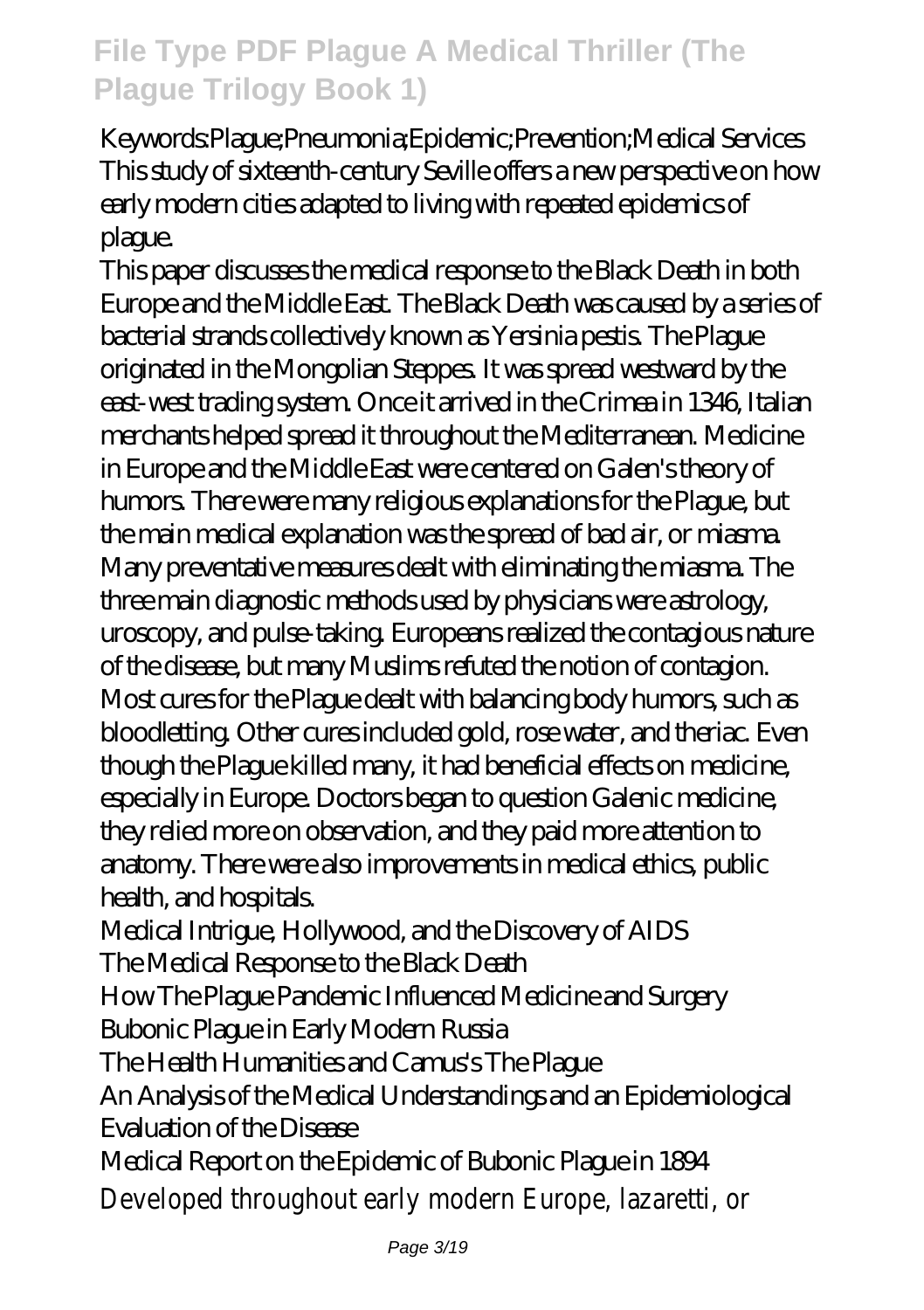plague hospitals, took on a central role in early modern responses to epidemic disease, in particular the prevention and treatment of plague. The lazaretti served as isolation hospitals, quarantine centres, convalescent homes, cemeteries, and depots for the disinfection or destruction of infected goods. The first permanent example of this institution was established in Venice in 1423 and between the fifteenth and eighteenth centuries tens of thousands of patients passed through the doors. Founded on lagoon islands, the lazaretti tell us about the relationship between the city and its natural environment. The plague hospitals also illustrate the way in which medical structures in Venice intersected with those of piety and poor relief and provided a model for public health which was influential across Europe. This is the first detailed study of how these plague hospitals functioned, where they were situated, who worked there, what it was like to stay there, and how many people survived. Comparisons are made between the Venetian lazaretti and similar institutions in Padua, Verona and other Italian and European cities. Centred on the sixteenth and seventeenth centuries, during which time there were both serious plague outbreaks in Europe and periods of relative calm, the book explores what the lazaretti can tell us about early modern medicine and society and makes a significant contribution to both Venetian history and our understanding of public health in early modern Europe, engaging with ideas of infection and isolation, charity and cure, dirt, disease and death. This edited collection brings together new research by world-leading historians and anthropologists to examine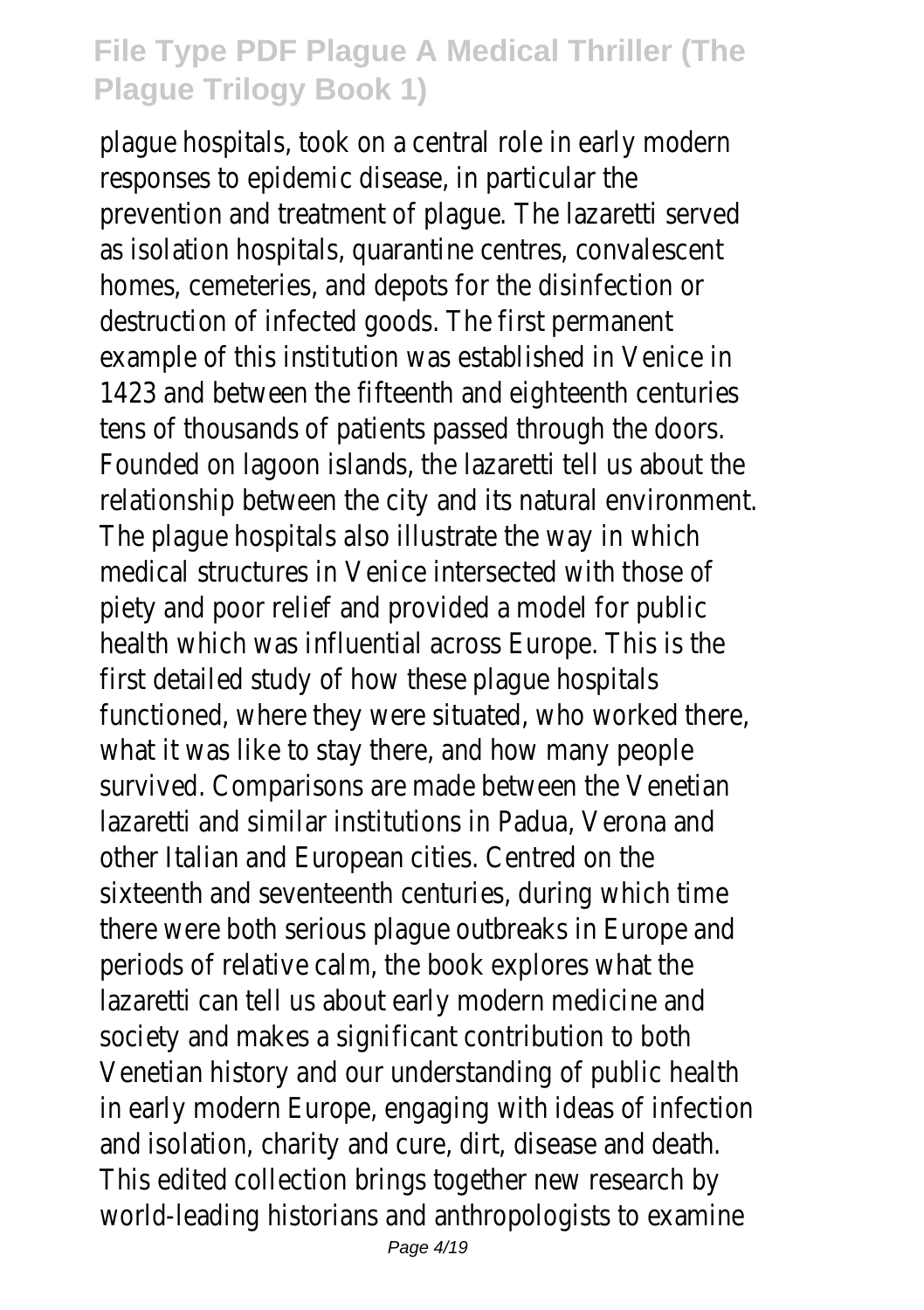the interaction between images of plague in different temporal and spatial contexts, and the imagination of the disease from the Middle Ages to today. The chapters in this book illuminate to what extent the image of plague has not simply reflected, but also impacted the way in which the disease is experienced in different historical periods. The book asks what is the contribution of the entanglement between epidemic image and imagination to the persistence of plague as a category of human suffering across so many centuries, in spite of profound shifts in our medical understanding of the disease. What is it that makes plague such a visually charismatic subject? And why is the medical, religious and lay imagination of plague so consistently determined by the visual register? In answering these questions, this volume takes the study of plague images beyond its usual, art-historical framework, so as to examine them and their relation to the imagination of plague from medical, historical, visual anthropological, and postcolonial perspectives.

Overview of the choldera epidemic in Britain and how society reposned to the cholera.

A Journey Through Th "Plague Year" : City of Diseases, City of Cures

Changing Ideas about Plague in England and France, 1348-1750

A Plague on All Our Houses

The Epidemic of Bubonic Plague in 1894

Medicine Before the Plague

The Health Office and the Implementation of Quarantine in Dubrovnik, 1377-1533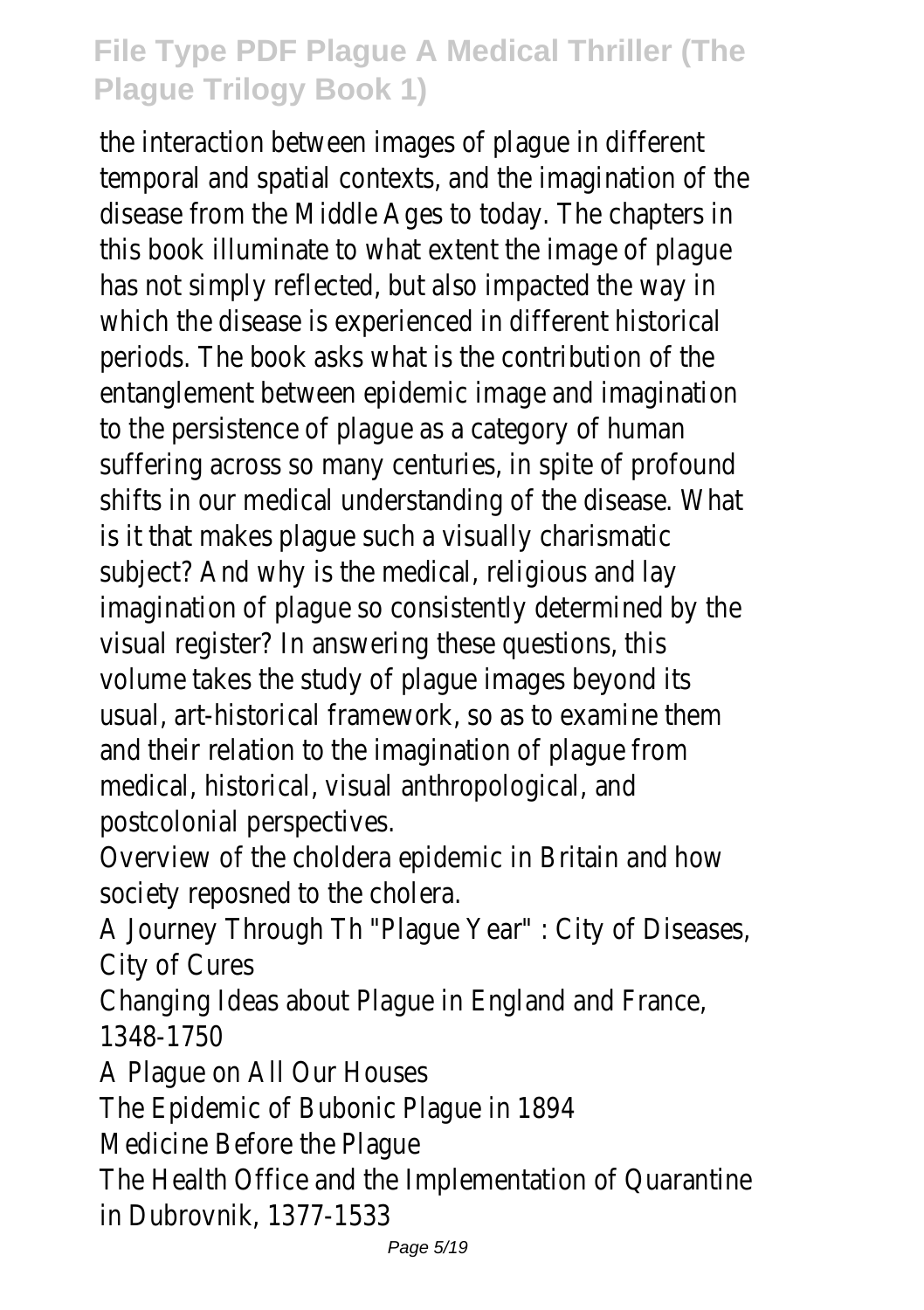Plague and Public Health in Early Modern Seville *A vibrant city-state on the Adriatic sea, Dubrovnik, also known as Ragusa, was a hub for the international trade between Europe and the Ottoman Empire. As a result, the city suffered frequent outbreaks of plague. Through a comprehensive analysis of these epidemics in Dubrovnik, Expelling the Plague explores the increasingly sophisticated plague control regulations that were adopted by the city and implemented by its health officials. In 1377, Dubrovnik became the first city in the world to develop and implement quarantine legislation, and in 1390 it established the earliest recorded permanent Health Office. The city's preoccupation with plague control and the powers granted to its Health Office led to a rich archival record chronicling the city's experience of plague, its attempts to safeguard public health, and the social effects of its practices of quarantine, prosecution, and punishment. These sources form the foundation of the authors' analysis, in particular the manuscript Libro deli Signori Chazamorbi, 1500-30, a rare health record of the 1526-27 calamitous plague epidemic. Teeming with real people across the spectrum, including gravediggers, laundresses, and plague survivors, it contains the testimonies collected during trial proceedings conducted by health officials against violators of public health regulations. Outlining the contributions of Dubrovnik in conceiving and establishing early public health measures in Europe, Expelling the Plague reveals how health concerns of the past greatly resemble contemporary anxieties about battling epidemics such as SARS, avian flu,*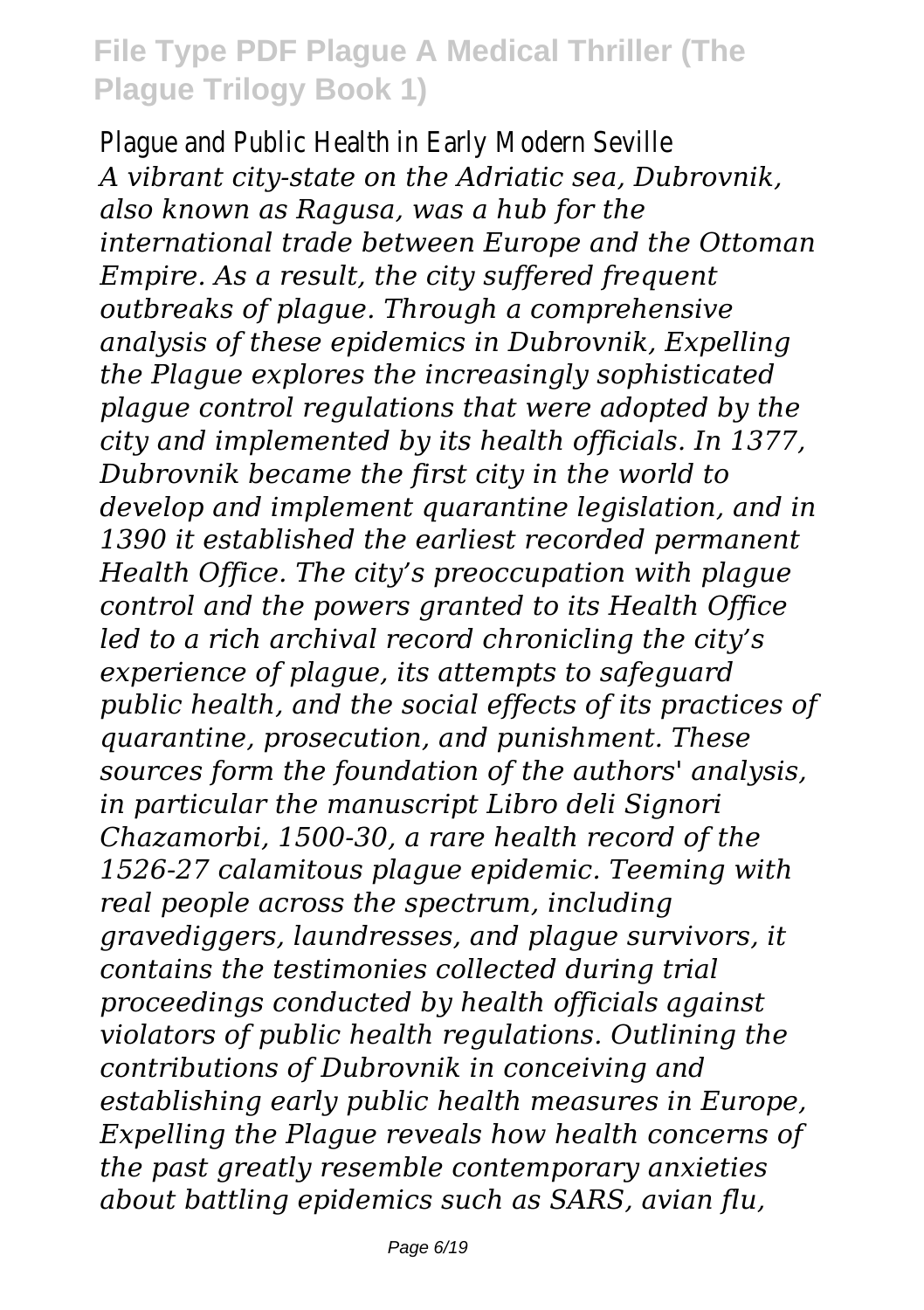*and the Ebola virus.*

*John T. Alexander's study dramatically highlights how the Russian people reacted to the Plague, and shows how the tools of modern epidemiology can illuminate the causes of the plague's tragic course through Russia. Bubonic Plauge in Early Modern Russia makes contributions to many aspects of Russian and European history: social, economic, medical, urban, demographic, and meterological. It is particularly enlightening in its discussion of eighteenth-century Russia's emergent medical profession and public health institutions and, overall, should interest scholars in its use of abundant new primary source material from Soviet, German, and British archives.*

*The Black Death was an infamous plague causing an estimated 20 million deaths in Europe. Its spread and impact is disputed, but it does give an insight into a medieval way of life. Medieval European medicine was very different from our modern concept of medicine. There was no knowledge of germs, and only relatively basic tools to diagnose and treat illness. Much of medicine was, at best, based on ancient Roman and Greek ideas of the 'humours'. The idea was to balance specific fluids known as 'black bile', 'yellow bile', blood and phlegm (the fluids made by your ear, nose, and throat). To be in a bad or good humor was evidence of how healthy you were! Other doctors would release "evil spirits" by trepanning (drilling a hole in your head to release them). In the 1347-1350 outbreak, doctors were completely unable to prevent or cure the plague. For those who believed in the Greek humours, there were a range of cures available. 'Blood-letting' - deliberately bleeding* Page 7/19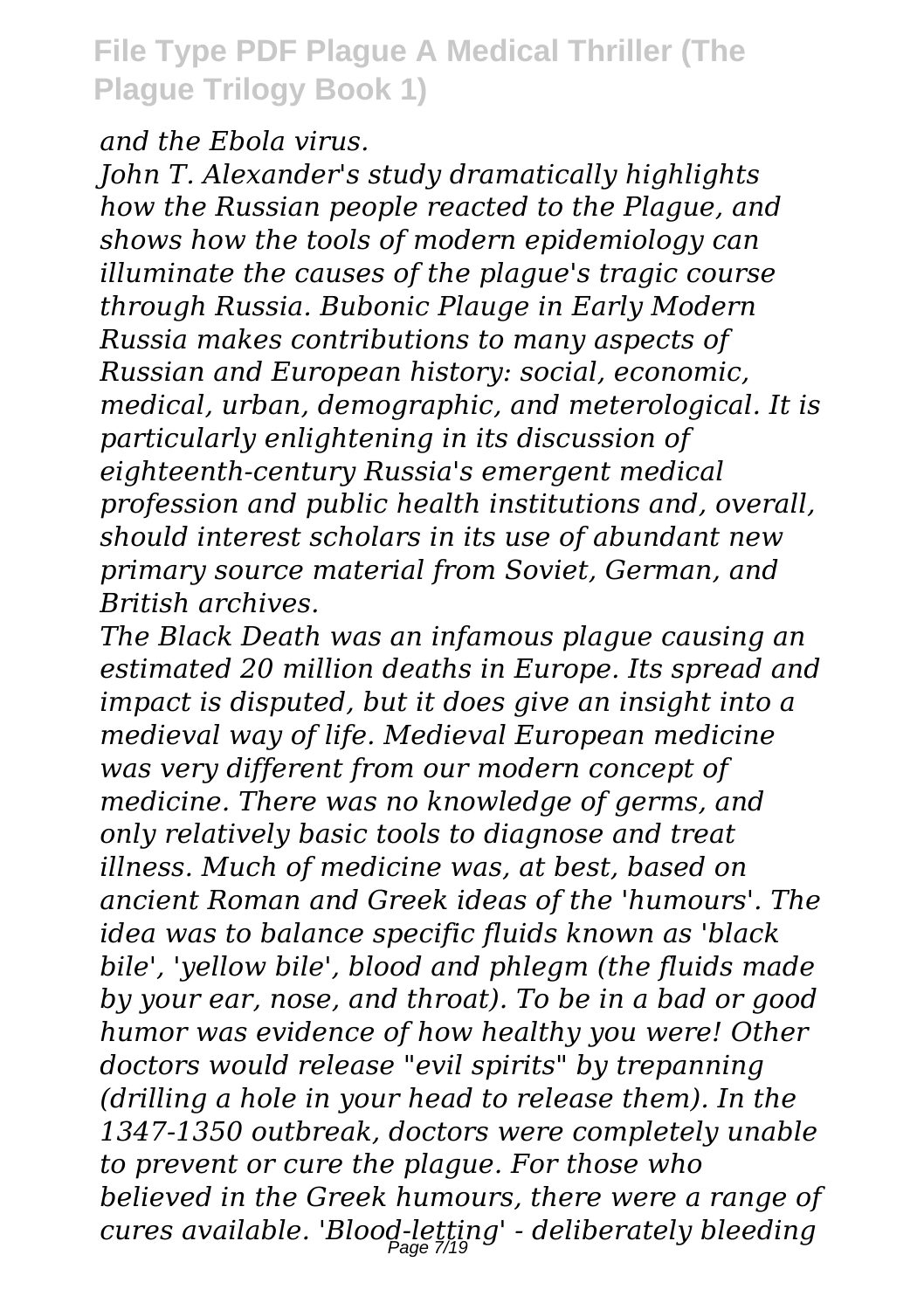*a vein - was a way of reducing 'hot' blood, whilst blowing your nose or clearing your throat was a way of getting rid of too much 'cold' phlegm. Mustard, mint sauce, apple sauce, and horseradish were used to balance wet, dry, hot, and cold in your diet! This book will focus on the effects of the Black Death on medicine and medical practice in Europe. Its purpose is to investigate the Black Death's influence on medicine, especially concerning learned medicine and surgery.*

*A Doctor's Journey through the AIDS Crisis British Society and the Cholera, 1831-2 The Black Death and The Medical Practice Researches Into the Laws and Phenomena of Pestilence*

*Public Health and Urban Disaster*

*Containing an Historical Journal, and Medical Account, of the Plague, at Aleppo, in the Years 1760, 1761, and 1762. Also, Remarks on Quarantines, Lazarettos, and the Administration of Police in Times of Pestilence. To which is Added, an Appendix, Containing Cases of the Plague; and an Account of the Weather, During the Pestilential Season Patterns of Plague*

**Cultures of Plague opens a new chapter in the history of medicine. Neither the plague nor the ideas it stimulated were static, fixed in a timeless Galenic vacuum over five centuries, as historians and scientists commonly assume. As plague evolved in its pathology, modes of transmission, and the social characteristics of its victims, so too did medical thinking about plague**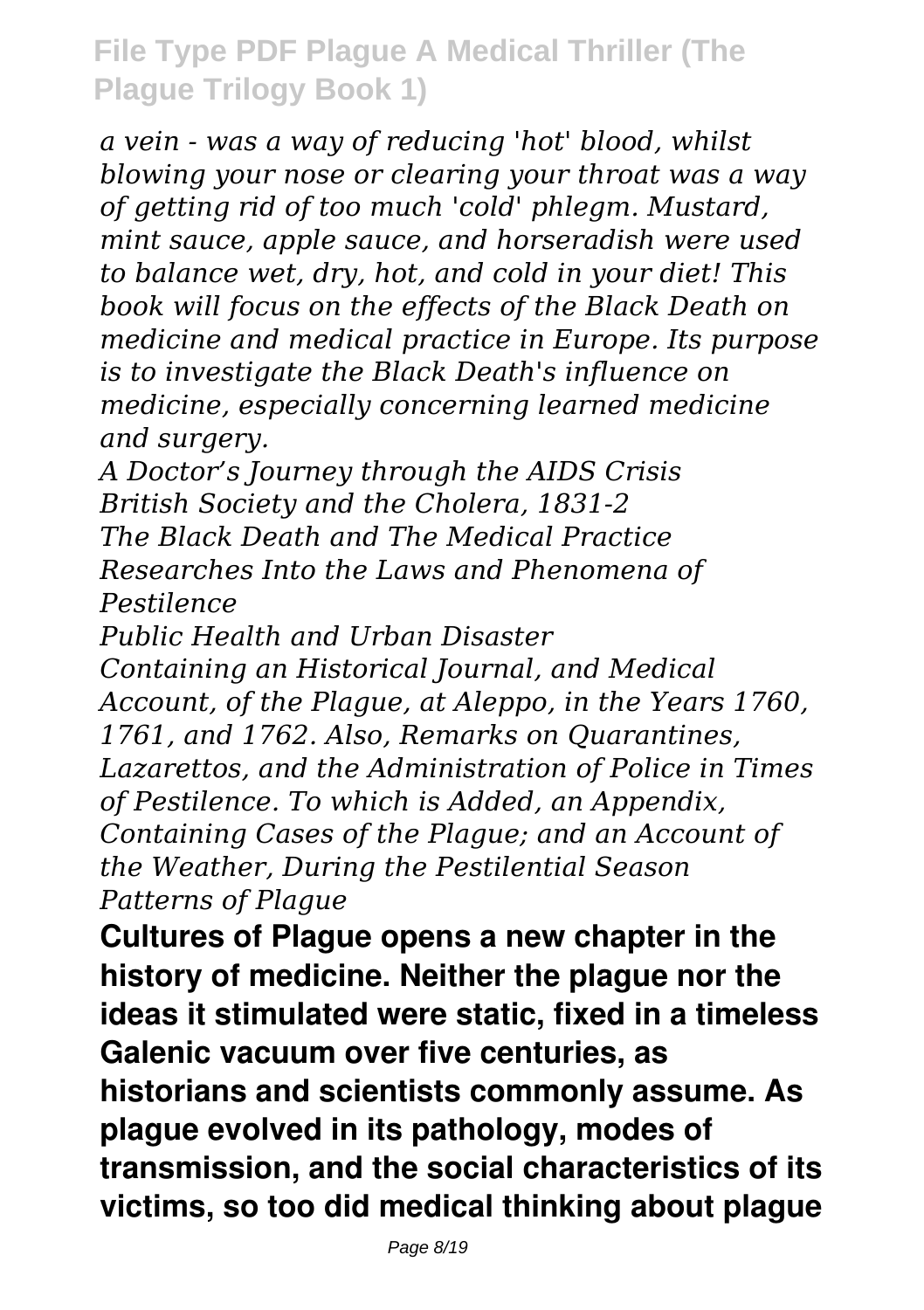**develop. This study of plague imprints from academic medical treatises to plague poetry highlights the most feared and devastating epidemic of the sixteenth-century, one that threatened Italy top to toe from 1575 to 1578 and unleashed an avalanche of plague writing. From erudite definitions, remote causes, cures and recipes, physicians now directed their plague writings to the prince and discovered their most 'valiant remedies' in public health: strict segregation of the healthy and ill, cleaning streets and latrines, addressing the long-term causes of plague-poverty. Those outside the medical profession joined the chorus. In the heartland of Counter-Reformation Italy, physicians along with those outside the profession questioned the foundations of Galenic and Renaissance medicine, even the role of God. Assaults on medieval and Renaissance medicine did not need to await the Protestant-Paracelsian alliance of seventeenth-century in northern Europe. Instead, creative forces planted by the pandemic of 1575-8 sowed seeds of doubt and unveiled new concerns and ideas within that supposedly most conservative form of medical writing, the plague tract. Relying on health board statistics and dramatized with eyewitness descriptions of bizarre happenings, human misery, and suffering, these writers created the** Page 9/19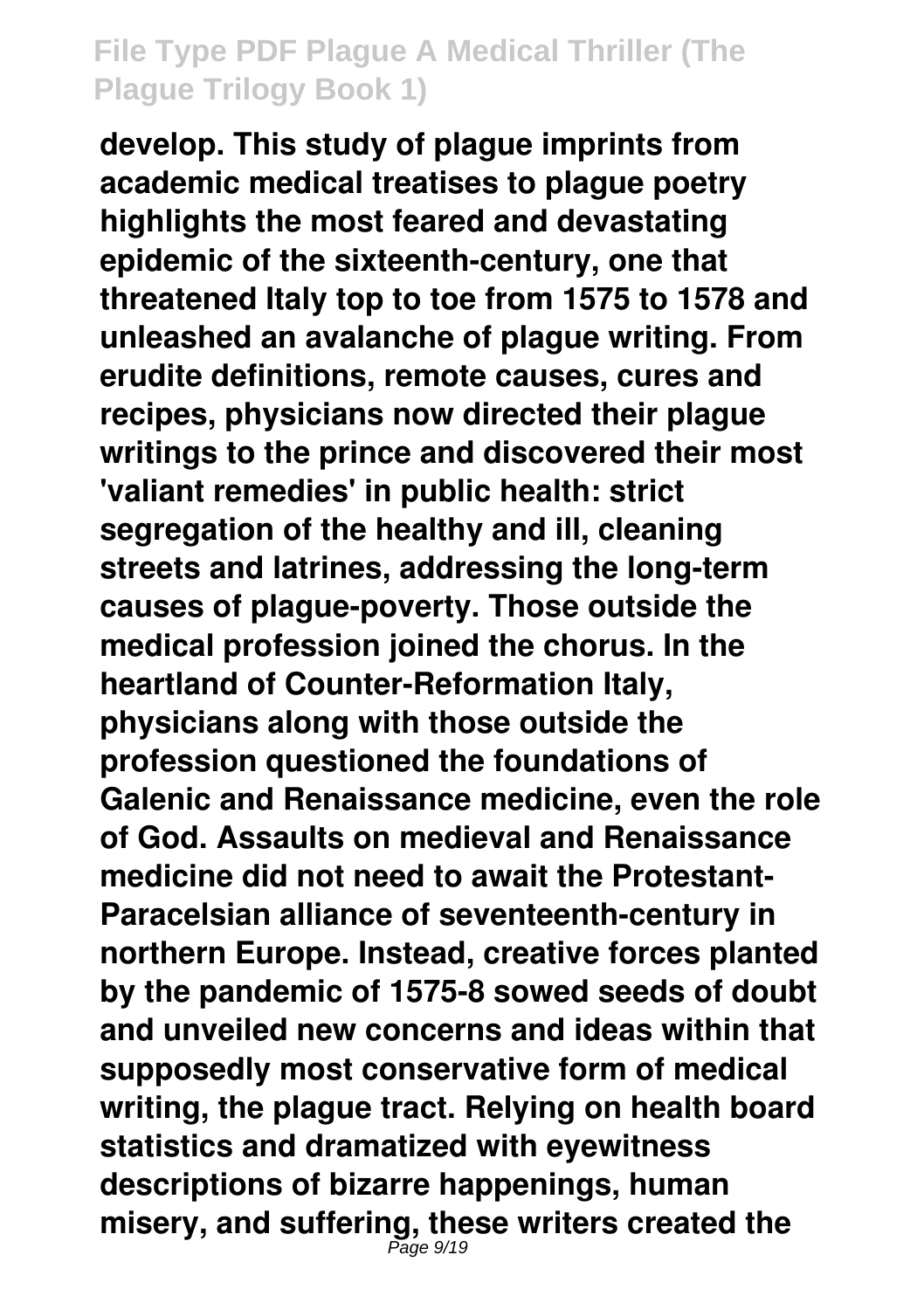**structure for plague classics of the eighteenth century, and by tracking the contagion's complex and crooked paths, they anticipated trends of nineteenth-century epidemiology. The present pandemic revived the memory of a long history full of endemics, epidemics, and pandemics that spread among all nations and devastated them. The people passed by difficult times like what we are passing through nowadays with the spread of the COVID-19 pandemic. The history is repeating itself: people at those times had no clue of what hit them, what is the source of the disease? How to treat the patients? or How to stop the infection wave at its track? In this book I presented the most known infectious diseases that threatened human life in the past to the present. In addition, I included some of historical anecdotes that will make reading the book less intense.The author Dr. Ayman Elhossiny is a prolific writer in the medical and public health information field, with a long list of publications that were published and distributed by several publishers around the world: both in English and Arabic. Dr. Elhossiny is specialized in Internal Medicine and practices medicine in his private clinic. He has expertise in alternative medicine as well. The present spread of the coronavirus has motivated him to provide medical information on infectious diseases.**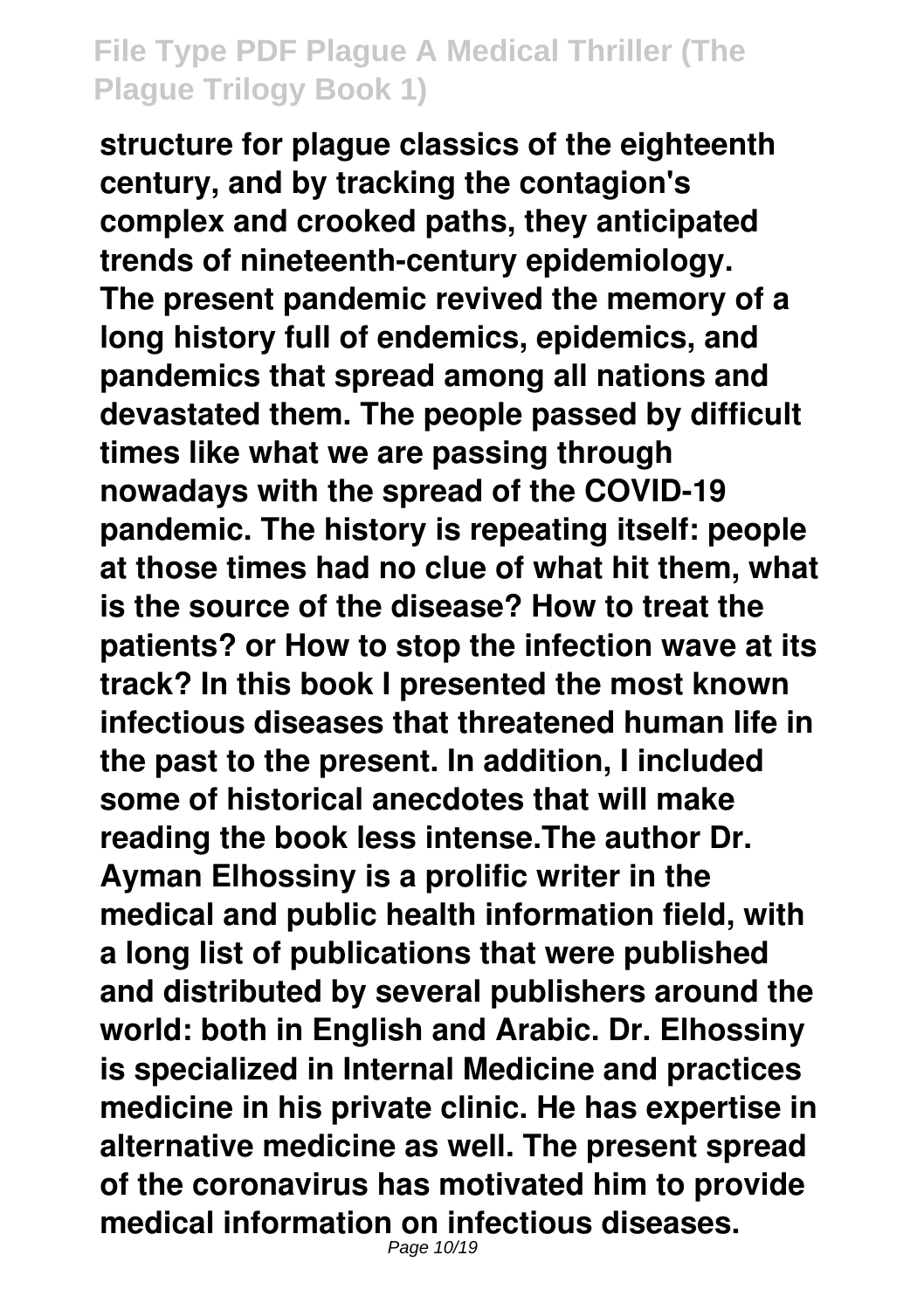**Furthermore, he authored and coauthored published books covering the cultural, medical, and political aspects of the COVID-19 pandemic. Plague and the City uncovers discourses of plague and anti-plague measures in the city during the medieval, early modern and modern periods, and explores the connection between plague and urban environments including attempts by professional bodies to prevent or limit the outbreak of epidemic disease. Bringing together leading scholars of plague working across different historical periods, this book provides an inter-disciplinary study of plague in the city across time and space. The chapters cover a wide range of periods, geographical locations and disciplinary approaches but all seek to answer significant questions, including whether common motives can be identified, and how far knowledge about plague was based on an understanding of the urban space. It also examines how maps and photographs contribute to understanding plague in the city through exploring the ways in which the relationship between plague and the urban environment has been visualised, from the poisoned darts of plague winging their way towards their victims in the votive pictures from the Renaissance, to the mapping of the spread of disease in late nineteenth-century Bombay and photographing** Page 11/19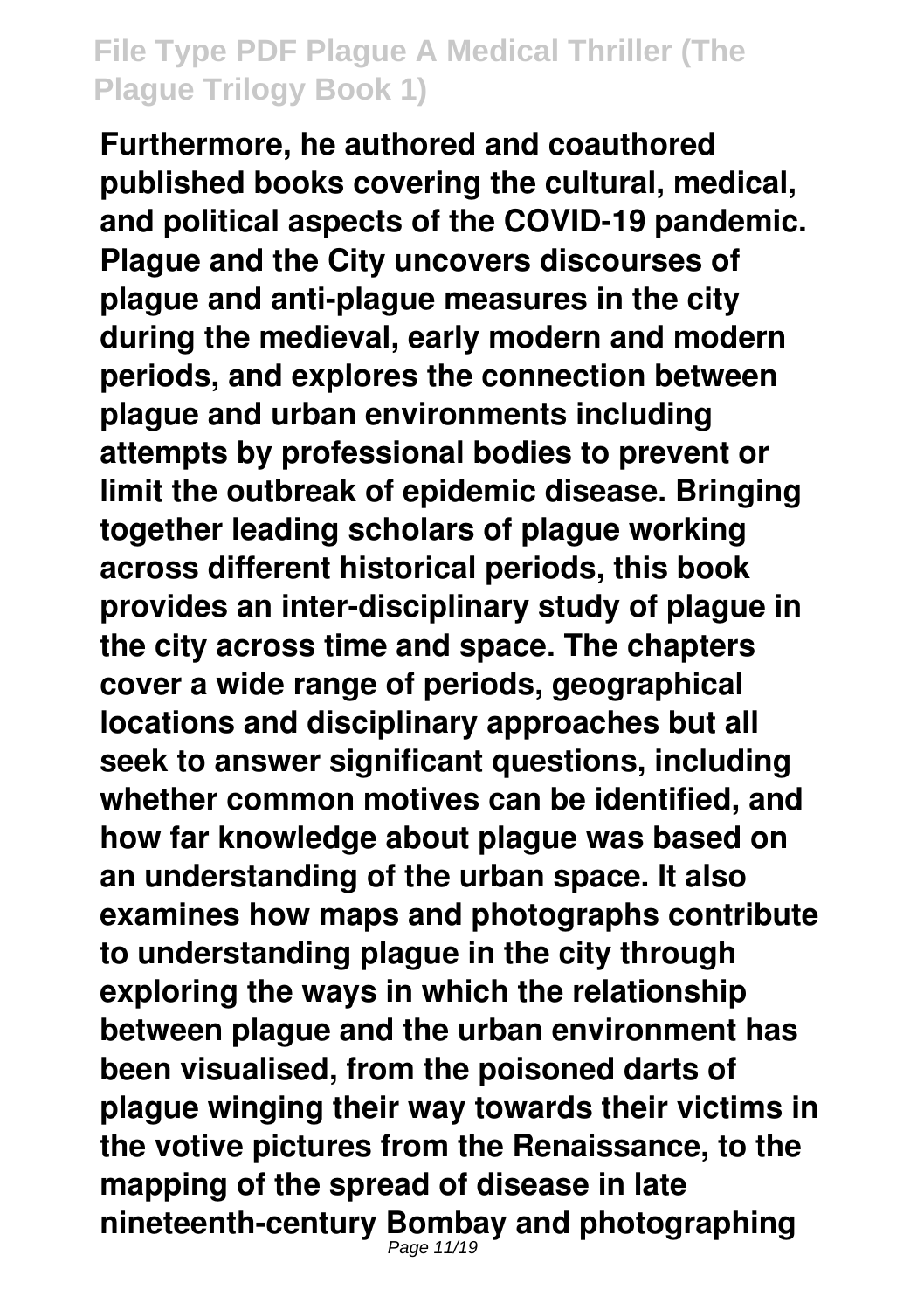**Honolulu's great plague fire in 1900. Containing a series of studies that illuminate plague's urban connection as a key social and political concern throughout history, Plague and the City is ideal for students of early modern history, and of the early modern city and plague more specifically. The Medical and Imaginative Texts of Medieval Spain**

**Plague Image and Imagination from Medieval to Modern Times**

**Rats, Plague, and Religion**

**The Return of the Plague**

**A Manual for Medical and Public Health Workers The Plague of the Philistines, and Other Medicalhistorical Essays**

#### **Epidemics Across History**

Through a comparative analysis of medical texts produced in England and France, Lori Jones reveals changing perceptions across four centuries. Using plague tracts to explore how medical and wider social understandings of the plague evolved, this innovative study considers the array of factors that influence how people think about epidemic disease. Cultures of PlagueMedical thinking at the end of the RenaissanceOUP Oxford

Illustrates how death and incurable disease were considered a common part of medieval life and offers a history of the Black Death, or the plague, which killed millions of people in Europe.<br>Page 12/19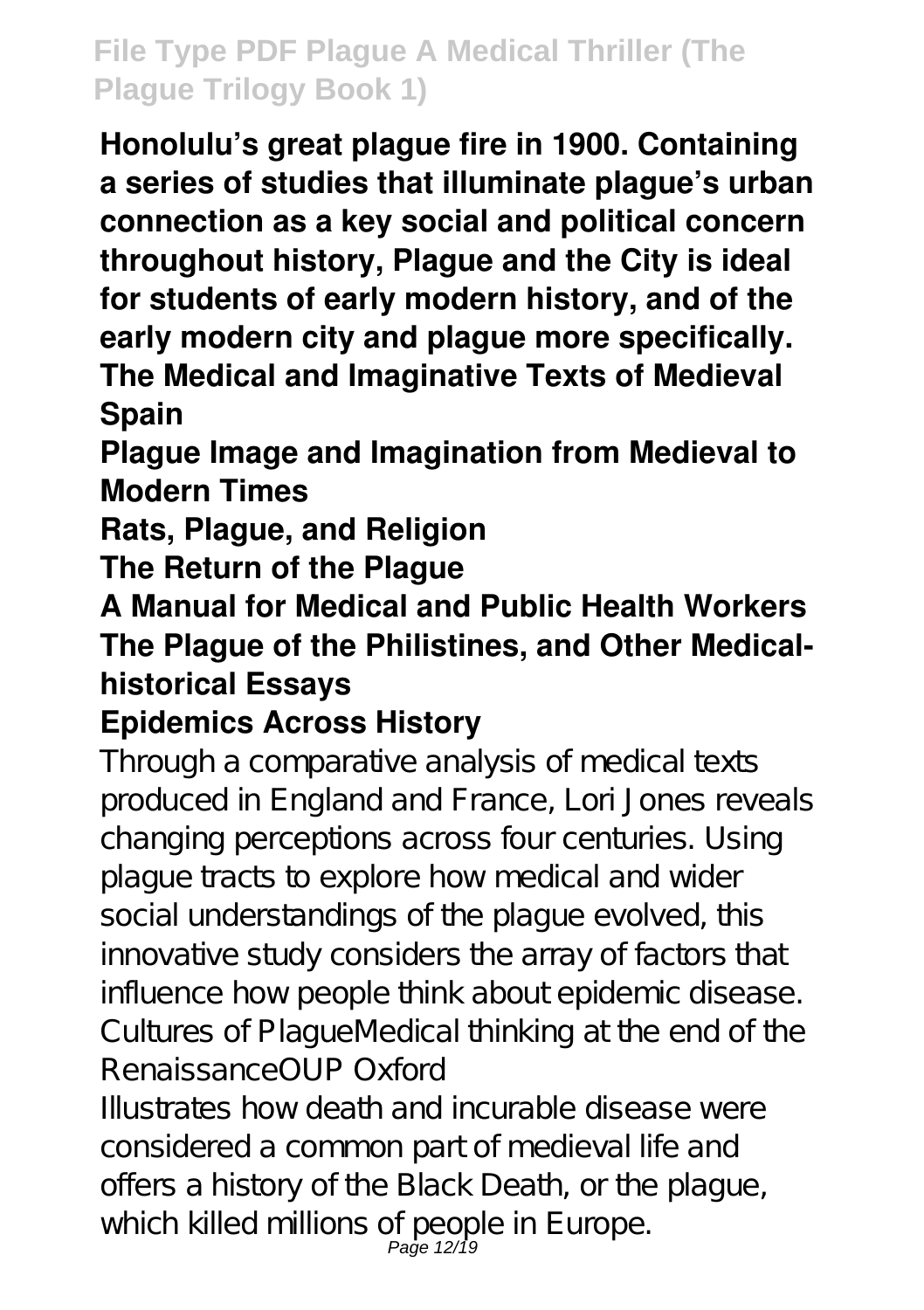Plague

Public Health for the City in Early Modern Venice Understanding Plague

Plague (a Medical Thriller)

Medical thinking at the end of the Renaissance Plague Years

Bubonic Plague

This ebook is a selective guide designed to help scholars and students of Islamic studies find reliable sources of information by directing them to the best available scholarly materials in whatever form or format they appear from books, chapters, and journal articles to online archives, electronic data sets, and blogs. Written by a leading international authority on the subject, the ebook provides bibliographic information supported by direct recommendations about which sources to consult and editorial commentary to make it clear how the cited sources are interrelated related. This ebook is a static version of an article from Oxford Bibliographies Online: Renaissance and Reformation, a dynamic, continuously updated, online resource designed to provide authoritative guidance through scholarship and other materials relevant to the study of European history and culture between the 14th and 17th centuries. Oxford Bibliographies Online covers most subject disciplines within the social science and humanities, for more information visit www.oxfordbibliographies.com. "Albert Camus's The Plague (1947) is widely regarded as a classic of twentieth-century fiction and a touchstone for the field of literature and medicine. Nash's edited collection of essays explores how The Plague illuminates important themes, ideas, dilemmas, and roles in modern medicine, helping readers--and particularly medical students and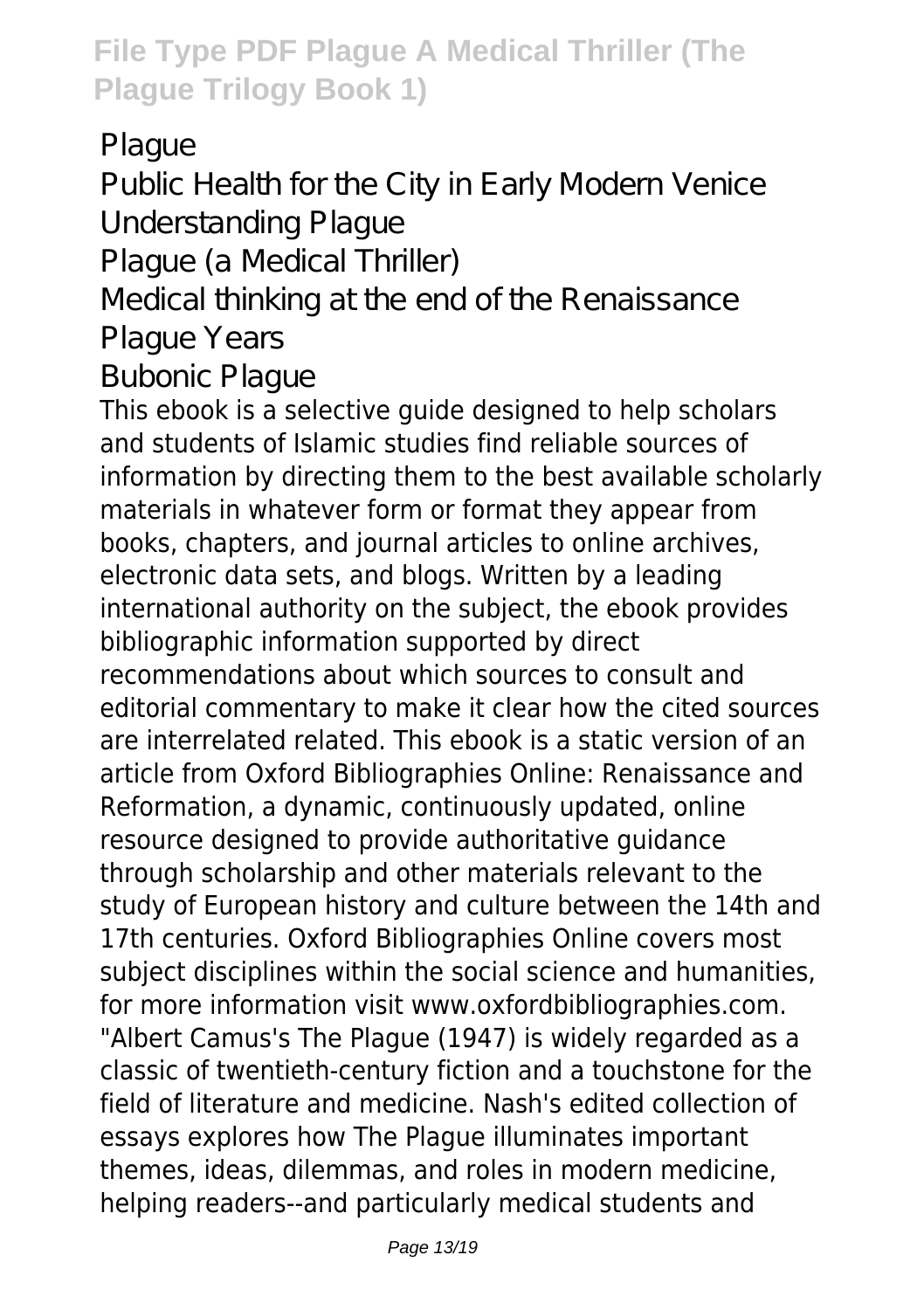practitioners--see the value in Camus's novel. The essays represent various disciplinary and personal perspectives; the introduction presents the overarching theme of 'transmission' that holds the book together"-- As a medical, economic, spiritual and demographic crisis, plague affected practically every aspect of an early modern community whether on a local, regional or national scale. Its study therefore affords opportunities for the reassessment of many aspects of the pre-modern world. This book examines the incidence and effects of plague in an early modern Scottish community by analysing civic, medical and social responses to epidemics in the north-east port of Aberdeen, focusing on the period 1500–1650. While Aberdeen's experience of plague was in many ways similar to that of other towns throughout Europe, certain idiosyncrasies in the city make it a particularly interesting case study, which challenges several assumptions about early modern mentalities.

Cultures of Plague Doctoring the Black Death

Plague, SARS and the Story of Medicine in Hong Kong Practitioners and Their Patients in the Crown of Aragon, 1285-1345

Black Death and Plague: the Disease and Medical Thought: Oxford Bibliographies Online Research Guide Expelling the Plague

A frightening new plague. A medical mystery. A pioneering immunologist. In A Plague on All Our Houses, Dr. Bruce J. Hillman dissects the war of egos, money, academic power, and Hollywood clout that advanced AIDS research even as it compromised the career of the scientist who discovered the disease. At the beginning of the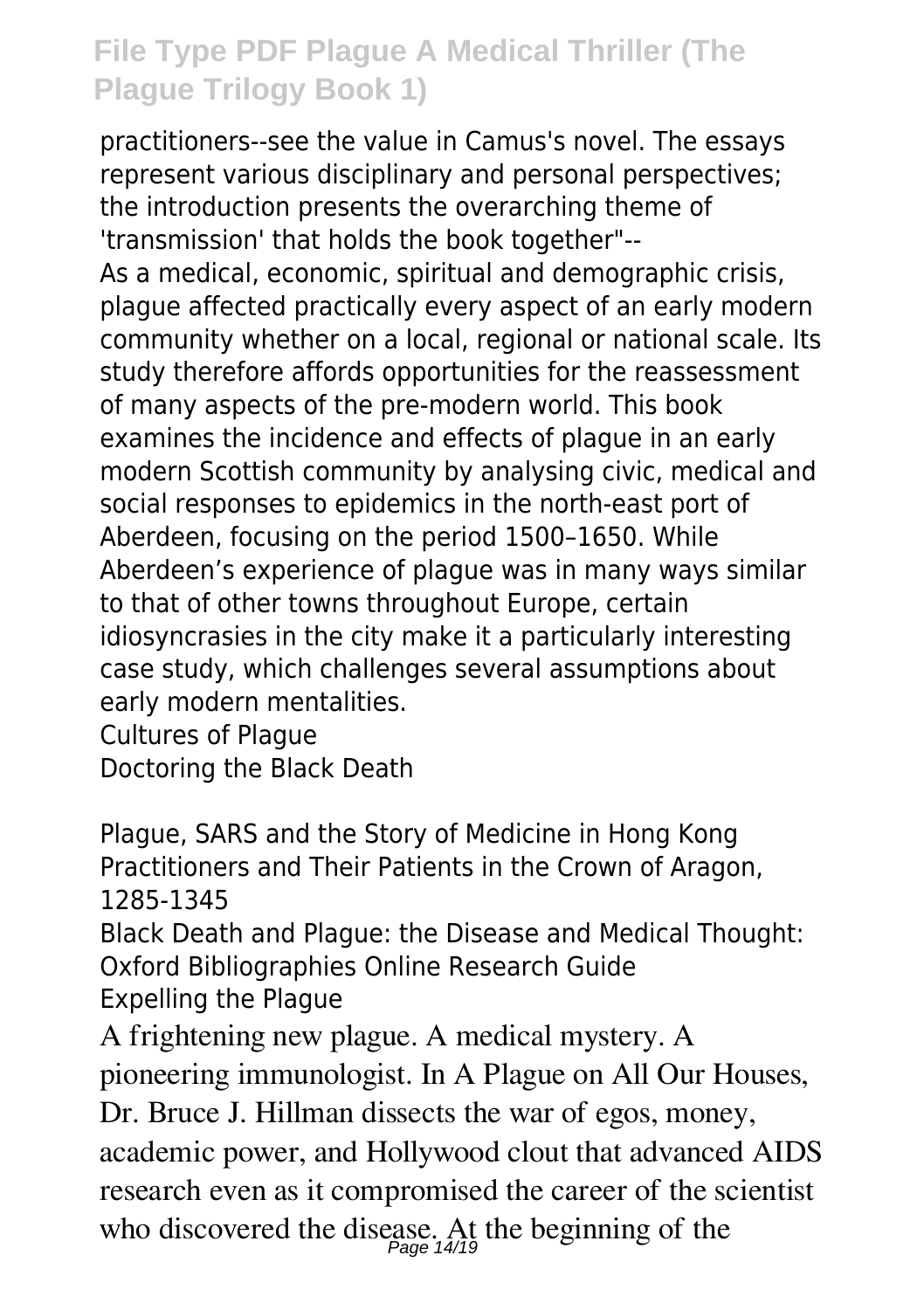worldwide epidemic soon to be known as AIDS, Dr. Michael Gottlieb was a young immunologist new to the faculty of UCLA Medical Center. In 1981 he was brought in to consult on a battery of unusual cases: four formerly healthy gay men presenting with persistent fever, weight loss, and highly unusual infections. Other physicians around the country had noted similar clusters of symptoms, but it was Gottlieb who first realized that these patients had a new and deadly disease. He also identified the defect in their immune system that allowed the disease to flourish. He published his findings in a now-iconic lead article in the New England Journal of Medicine - an impressive achievement for such a young scientist - and quickly became the focal point of a whirlwind of panic, envy, desperation, and distrust that played out against a glittering Hollywood backdrop. Courted by the media, the gay community, and the entertainment industry, Gottlieb emerged as the medical face of the terrifying new epidemic when he became personal physician to Rock Hudson, the first celebrity AIDS patient. With Elizabeth Taylor he cofounded the charitable foundation amfAR, which advanced public awareness of AIDS and raised vast sums for research, even as it struggled against political resistance that began with the Reagan administration and trickled down through sedimentary layers of bureaucracy. Far from supporting him, the UCLA medical establishment reacted with dismay to Gottlieb's early work on AIDS, believing it would tarnish the reputation of the Medical Center. Denied promotion and tenure in 1987, Page 15/19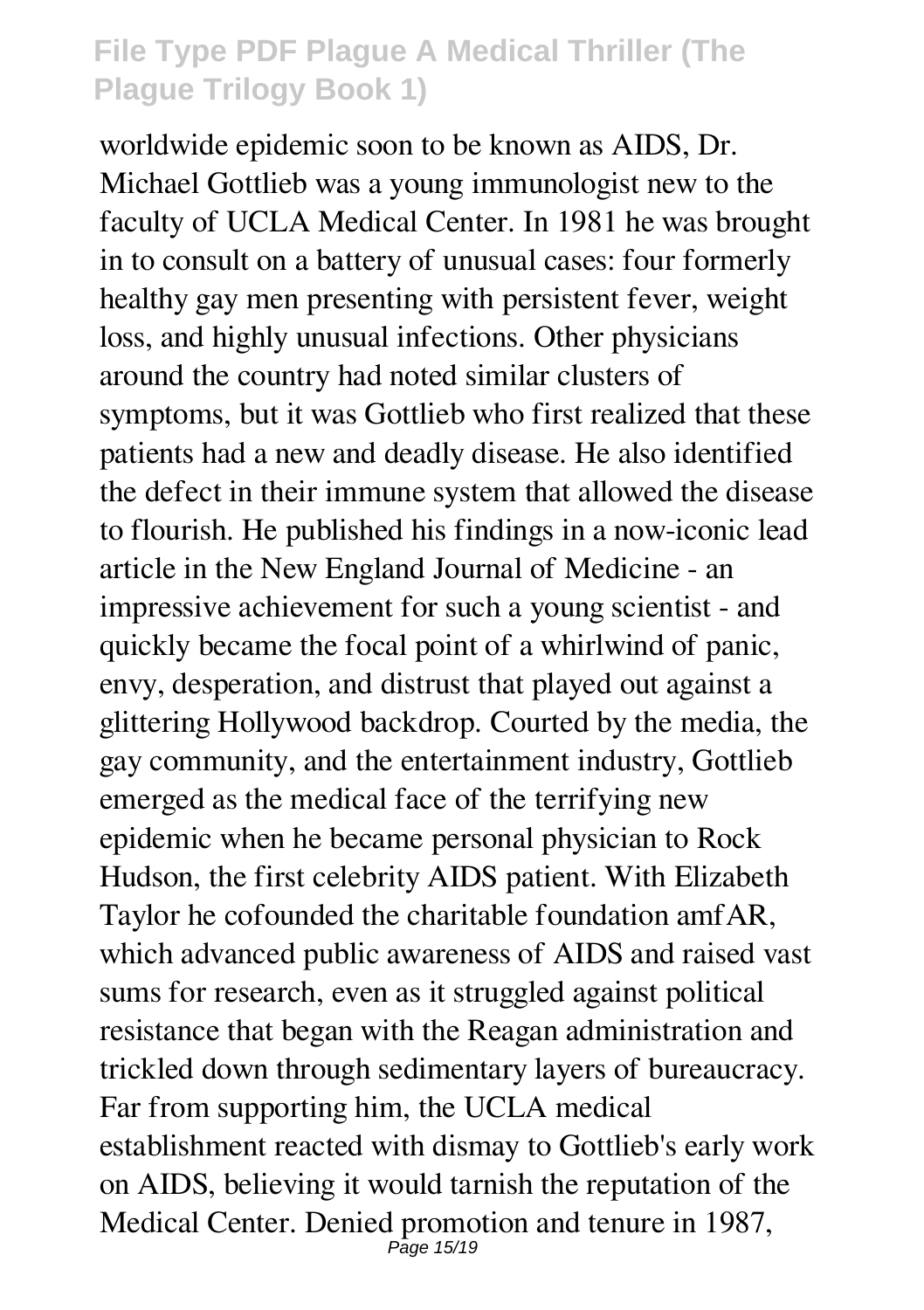Gottlieb left UCLA for private practice just as the National Institutes of Health awarded the institution a \$10 million grant for work he had pioneered there. In the thirtyfive years since the discovery of AIDS, research, prevention, and clinical care have advanced to the point that the disease is no longer the death sentence it once was. Gottlieb's seminal article is now regarded by the New England Journal of Medicine as one of the most significant publications of its two-hundred-year history. A Plague on All Our Houses offers a ringside seat to one of the most important medical discoveries and controversies of our time.

The outbreak of the plague in 1347, commonly referred to as the Black Death, was the source of numerous socioeconomic changes in the later Middle Ages. Numerous studies have traced the progress and effects of the disease in countries such as Germany, England, France, and Spain. Such a study concerning Spain has been conspicuously absent until now. The present investigation is among the first to bring together information that documents the pernicious behavior of the disease in Spain and to demonstrate how it changed the societies it afflicted. Studying the medical and imaginative texts of medieval Spain, reveals that the disease did, in fact, help change the perceived role of the medical practitioner, the idea of public health, and the portrayal of death and dying. THE DEADLIEST DISEASE IN HISTORY . . . A lethal pathogen appears on the Hawaiian island of Oahu. Dr. Samantha Bower of the Centers for Disease Control is Page 16/19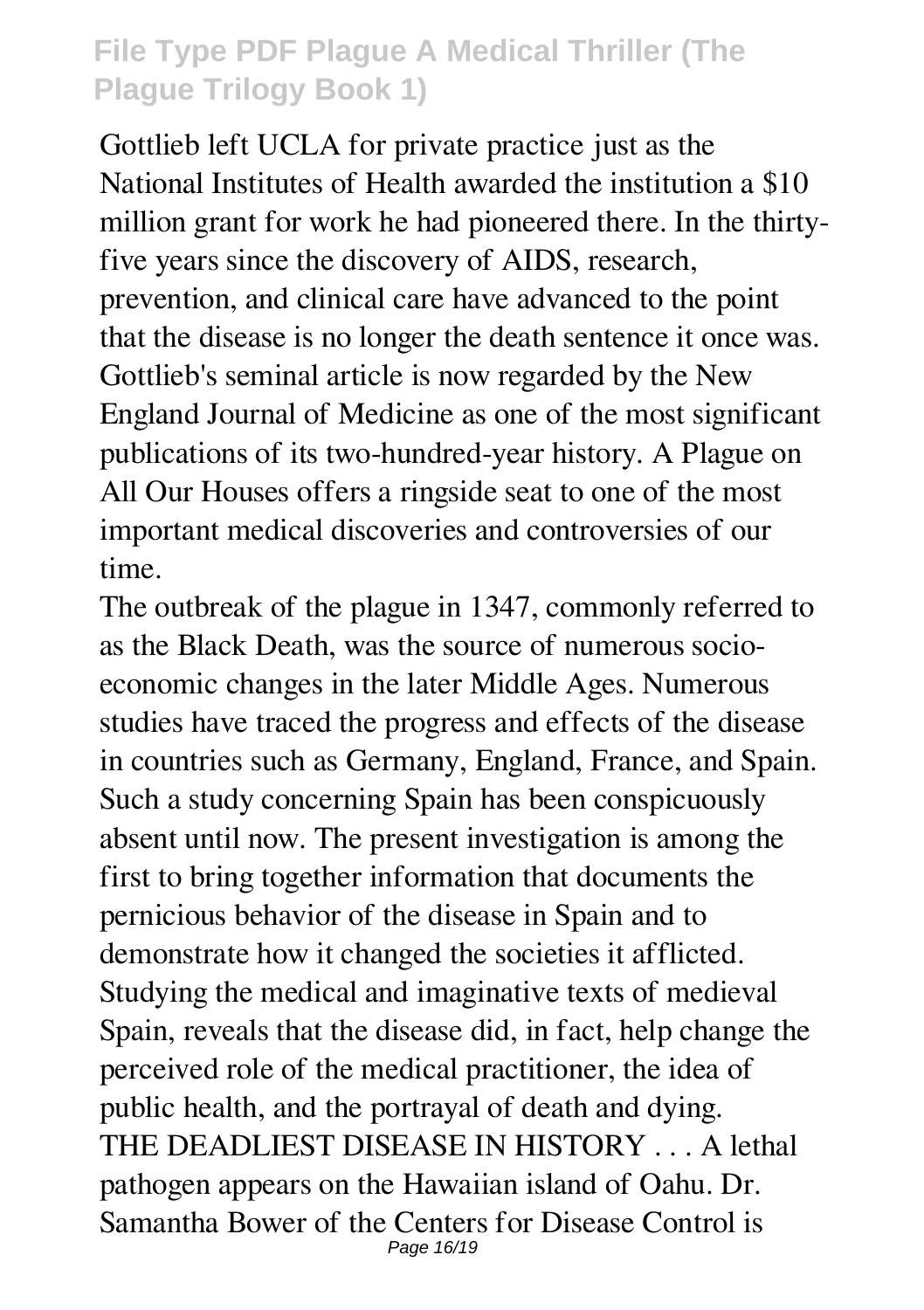handed the case and asked to investigate its origins and containment. A MYSTERIOUS FIGURE THAT IS NOT WHO HE APPEARS TO BE . . . Samantha discovers a lethal pathogen unlike any she has encountered in her lifetime. Extremely contagious with a mortality rate higher than any disease ever recorded, it is an extinction level event. A man with an intimate knowledge of the microorganism offers her help. But Samantha Bower begins to suspect he is not who he says he is. HUMANITY HANGS ON THE EDGE OF A CLIFF . . . Samantha begins to realize there are forces at work that she can't understand. Pressures are being applied from outside sources and not all of them wish for a vaccine. But Samantha is sure of one thing: if a vaccine isn't developed, humanity may soon be an endangered species. . . ABOUT THE AUTHOR Victor Methos is the bestselling author of THE WHITE ANGEL MURDER, the #1 mystery book in the United States and United Kingdom for over eight weeks. He is a former prosecutor specializing in violent crime and is currently a criminal defense attorney in the United States. He is on a quest to climb the "Seven Summits," the seven highest peaks on earth, and attain his certificate as a deep-sea submersible pilot. He can be reached through his blog at www.methosreview.blogspot.com Medieval Europe's Medical Response to Plague Socio-Economic, Political and Medical Impacts in a Scottish Community, 1500–1650 Stories of Medical Mission Work in India Page 17/19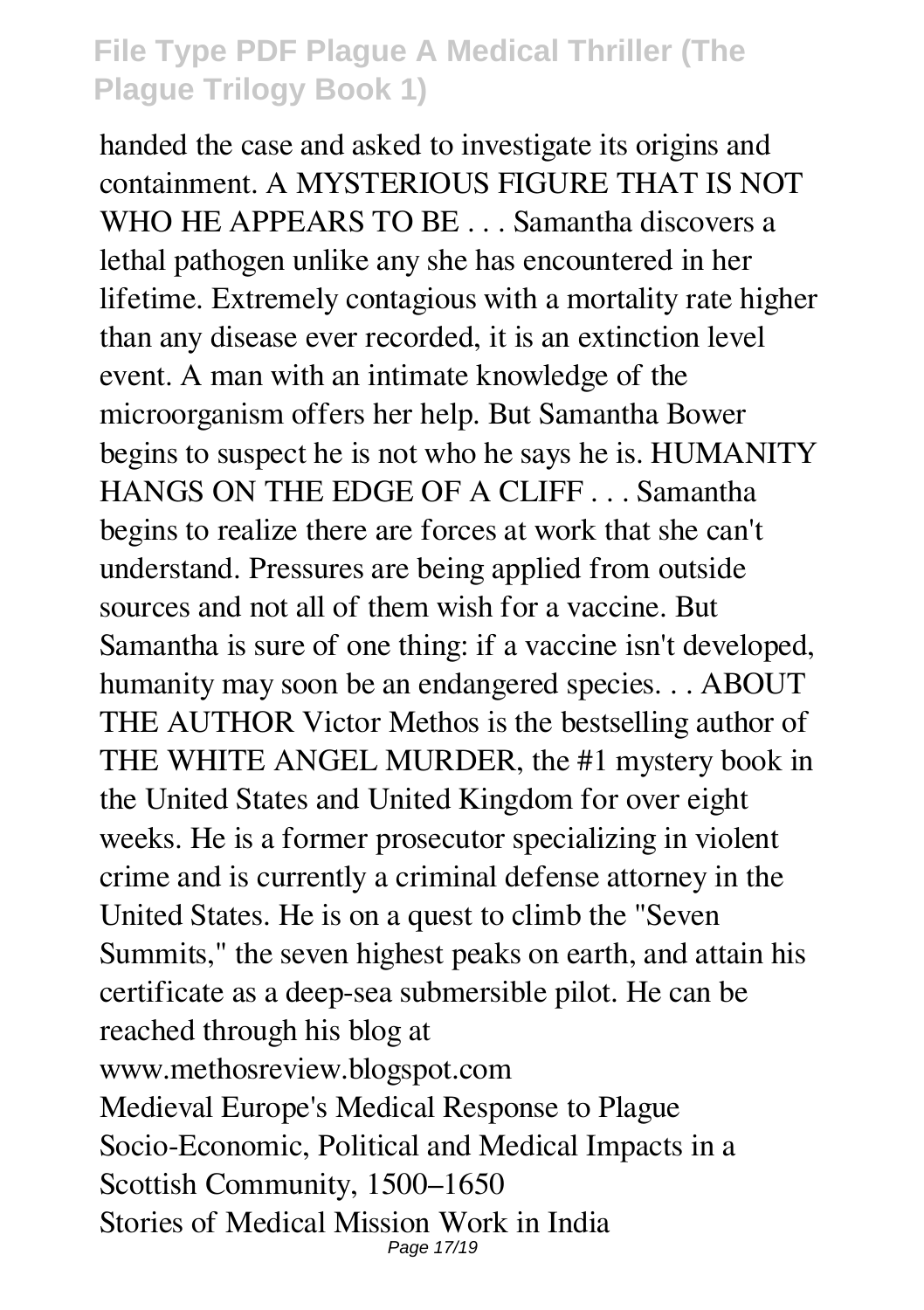Including a Medical Sketch and Review of the Plague of London, in 1665; and Remarks on Quarantine. With an Appendix: Containing Extracts and Observations Relative to the Plagues of Morocco, Malta, Noya, and Corfu; Being the Subject of the Anniversary Oration, Delivered Before the Medical Society of London, in the Spring of 1820, and Published at Their Request

Medical London

Containing an Historical Journal, and Medical Account, of the Plague, at Aleppo, in the Years 1760, 1761, and 1762. Also, Remarks on Quarantines, Lazarettos, ... To which is Added, an Appendix, ... By Patrick Russell, M.D. F.R.S. Formerly Physician to the British Factory, at Aleppo Plague and the City

In 1992, Dr. Ross A. Slotten signed more death certificates in Chicago—and, by inference, the state of Illinois—than anyone else. As a family physician, he was trained to care for patients from birth to death, but when he completed his residency in 1984, he had no idea that many of his future patients would be cut down in the prime of their lives. Among those patients were friends, colleagues, and lovers, shunned by most of the medical community because they were gay and HIV positive. Slotten wasn't an infectious disease specialist, but because of his unique position as both a gay man and a young physician, he became an unlikely pioneer, swept up in one of the worst epidemics in modern history. Plague Years is an unprecedented first-person account of that epidemic, spanning not just the city of Chicago but four continents as well. Slotten provides an intimate yet comprehensive view of the disease's spread alongside heartfelt portraits of his patients and his own